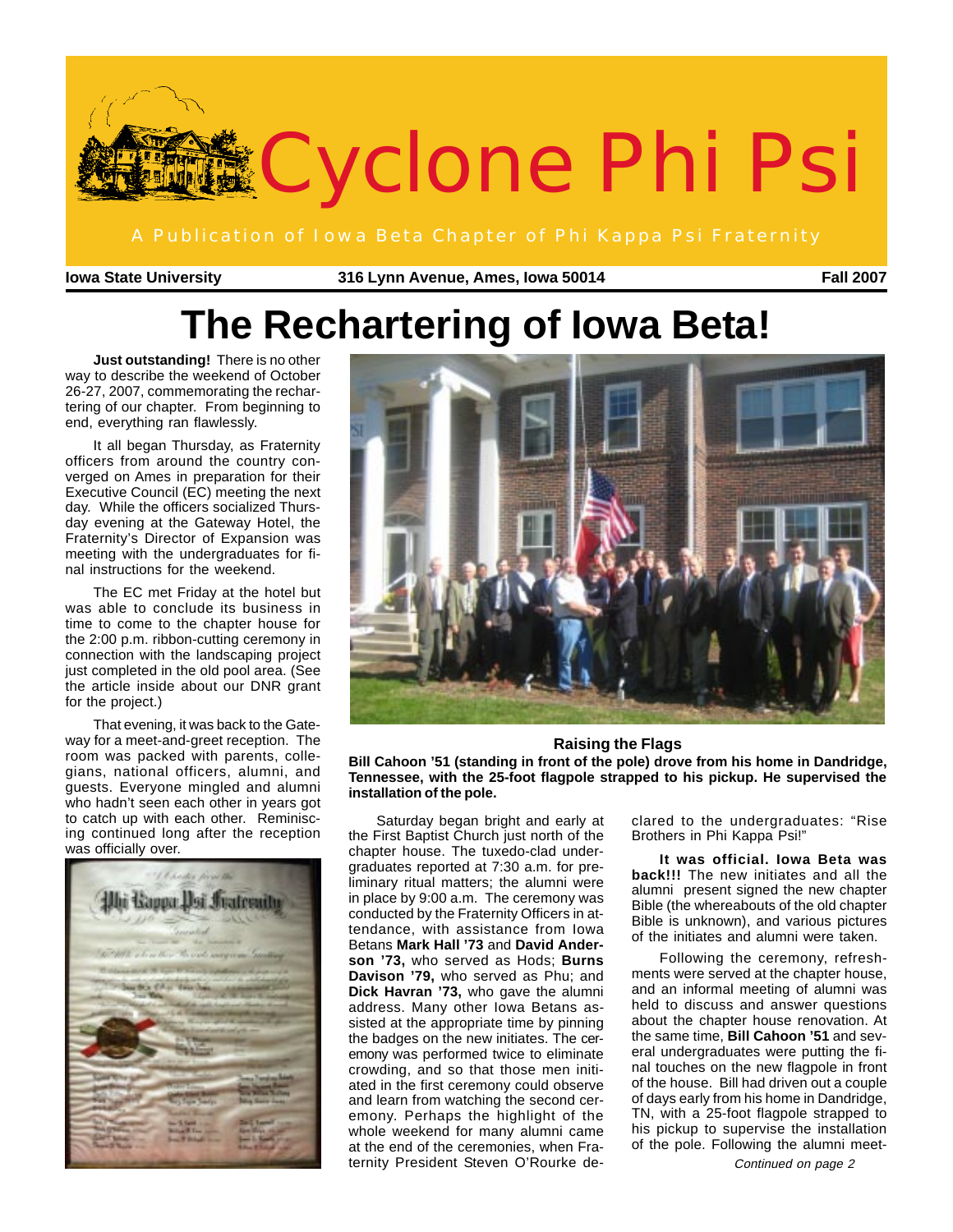## **Rechartering Iowa Beta** (Cont. from page 1)



**Congressman Bruce Braley '76 makes a point during the installation banquet.**



**ter Bible to GP Nick Decker '07.**

ing, everyone filed outside for a ceremonial raising of the American and Phi Psi

flags. The rest of the afternoon was free time. Some of our alumni used the time to play golf (yes, the weather was superb), some toured the campus, and some just took a nap.

More than 200 people attended the Saturday evening activities in the Great Hall at the Memorial Union. Jeff Johnson, president of the ISU Alumni Association (Mr. "Cyclone Power" for you football fans), welcomed the attendees. Phi Kappa Psi Executive Director Shawn Collinsworth presided over the evening's activities as the banquet symposiarch.

Prior to dinner, traditional Phi Psi toasts were presented and the invocation was given by the chapter's chaplain, **Nick Juelsgaard '07**.

Following dinner, remarks were given by **Ryan Biller '07**, the colony's first president, who gave his perspective on the growth of the colony from its earliest days, and by **Nick Decker '07**, the current GP, and **Bill Good '69**, the Capital Campaign chairman, each of whom recognized and thanked the various stakeholders who had contributed to the success of the chapter's return.

The keynote address was given by **Bruce Braley '76,** Congressman from Iowa's First District. Brother Braley gave a spirited talk about his experiences in public and private service and how it was years after he had graduated from ISU before he fully appreciated and embraced what has become the calling card of our Fraternity: "the great joy of serving others."

After brother Braley's address, various gifts were presented to the chapter (see accompanying article), following which President O'Rourke presented the chapter with its charter. The formal banquet concluded with all of the Phi Psis circled arm in arm around the entire Great Hall to sing "Amici," punctuated by a rendition of the Fraternity's Yell so loud that no one in the entire building could escape hearing it.

The banquet hall didn't clear out for another hour or so. Those in attendance stayed around to watch a chapter video, to dance, or to just visit and reminisce.

It was a weekend that those in attendance will not soon forget.

**Lynn Johnson '57 presents the new chap- HIGH! HIGH! HIGH! PHI KAPPA PSI! LIVE EVER, DIE NEVER! PHI KAPPA PSI!**

### **University Personnel Who Attended the Rechartering Banquet:**

Dr. Thomas Hill,Vice President of Student Affairs John Bulcock,Graduate Assistant, Interfraternity Council Trace Camacho,Graduate Assistant, Multi-Cultural Greek Council and National Pan-Hellenic Council



**New initiates and alumni listen to Executive Director Emeritus Ralph (Dud) Daniel, Arizona Alpha '47, explain the mysteries.**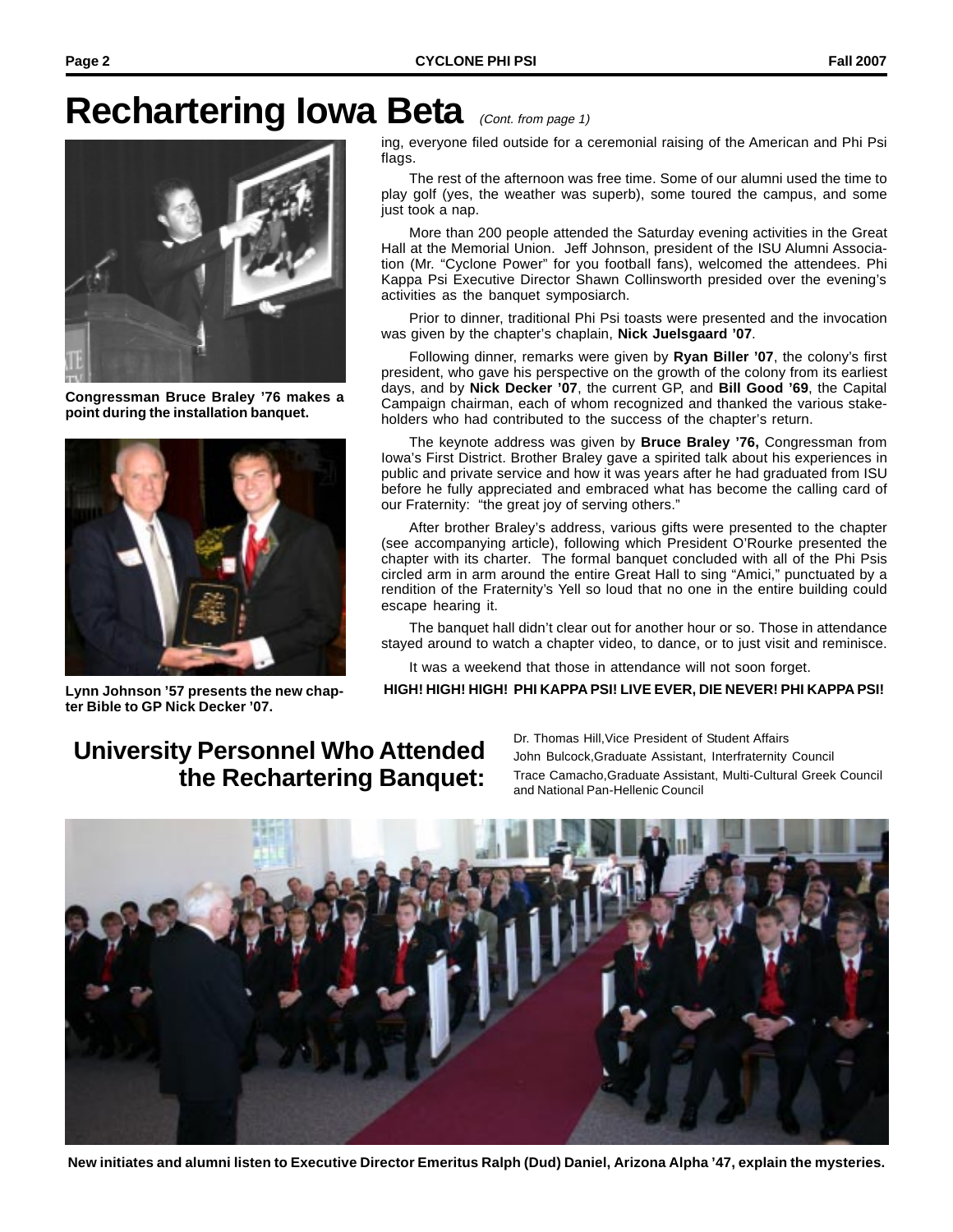#### **Iowa Beta Alumni Who Attended All or Part of the Weekend**

Fred Bushnell, Jr. '49 Carleton Magoun '49 Bob Jacobson '50 Bill Cahoon '51 Con Short '56 John Fazel '57 Lynn Johnson '57 Bill Bywater '58 Jud Isebrands '62 Lynn Seiler '66 Bill Good '69 Tom Miller '69 Greg Awbrey '70 Dave Benson '70 Randy Hillman '70 Tom Marsden '70 Jim Watson '70 Dave Batchelder '71 Dale Lucht '71 Jim Miller '71 Dave Moenk '71 Jim Patchett '71 Jim Reynolds '71 Bob Patrick '72 Andy Anderson '73 Glen Breuer '73 Jim Grabenbauer '73 Mark Hall '73 Dick Havran '73 Jerry Soper '73 Ernie Lunsford '74 Doug Fuller '74 John Kassing '74 Bruce Braley '76 Randy Good '76 Burns Davison III '79 Randy Maakestad '79 Miles Moore '80 Mark Scherer '80 Scott Wiggins '80 Dave Pepper '81 Tim Houge '82 Ron Barnes '84 Steve Koffron '87 Lance Stahl '87 Steve Banks '95 Doug Bywater '96

### **Fraternity Officers Who Attended**

| Claude Warren III, Indiana Alpha '96  Assistant Executive Director          |  |
|-----------------------------------------------------------------------------|--|
| Ralph (Dud) Daniel, Arizona Alpha '47  Executive Director Emeritus          |  |
|                                                                             |  |
| Robert Nagel, New York Eta '99  Director, Leadership Development            |  |
|                                                                             |  |
|                                                                             |  |
| John Ziegelmeyer, Kansas Alpha '70  President, Canonsburg Corp.             |  |
| Wynn Weigand, Missouri Alpha '74  Trustee, Canonsburg Corp.                 |  |
| John Hennebry, California Delta '85  Treasurer, Canonsburg Corp.            |  |
| Ben Nicol, Indiana Epsilon '00  Endowment Fund Managing Director            |  |
|                                                                             |  |
| Bruce Tavares, Rhode Island Beta '74  Coordinator, Philanthropic Activities |  |

### **Gifts Presented to the Chapter at the Installation Banquet**

Gifts given by the following people (Iowa Betans unless noted otherwise) were presented at the installation banquet:

| Songbooks, Phi Psi songs album/CD/tape  Bill Reinhardt '46               |  |
|--------------------------------------------------------------------------|--|
|                                                                          |  |
|                                                                          |  |
|                                                                          |  |
| Vice President's Baldric  Paul Wineman, Washington Apha '55              |  |
|                                                                          |  |
|                                                                          |  |
|                                                                          |  |
|                                                                          |  |
|                                                                          |  |
| The Creed, and The Idea of Phi Kappa Psi  Kent C. Owen, Indiana Beta '58 |  |
|                                                                          |  |
|                                                                          |  |
|                                                                          |  |

THANK-YOU, BROTHERS!

**We're Getting That Trophy Case!**

Ted Johnston '40 Bill Reinhardt '46 Fred Bushnell, Jr. '49 John Fazel '57 John Stover '59 Tom Miller '69 Tom Marsden '70

Randy Hillman '70 Greg Awbrey '70 Dave Benson '70 Dave Moenk '71 Jim Patchett '71 Jim Reynolds '71 Dave Anderson '73

friends listed below. Thanks to Jeff and all who contributed toward this important item!

Mark Hall '73 Glen Breuer '73 Ernie Lunsford '74 Al Koch '74 Randy Maakestad '79 Mark Scherer '80 Tim Houge '82

In the September '07 mailing announcing the rechartering activities, it was noted that Jeff Killburg, an accomplished woodworker and father of new initiate **Colin Killburg '07**, had volunteered to build a trophy case if we could provide the materials. A request was made for donations to buy the materials, and we are happy to report that our goal of \$3,000 was exceeded. A total of \$3,450 was received from the alumni and

> Lance Stahl '87 Doug Bywater '96 Lenny & Jane Hassel (parents) Iowa Alpha Chapter and House Corporation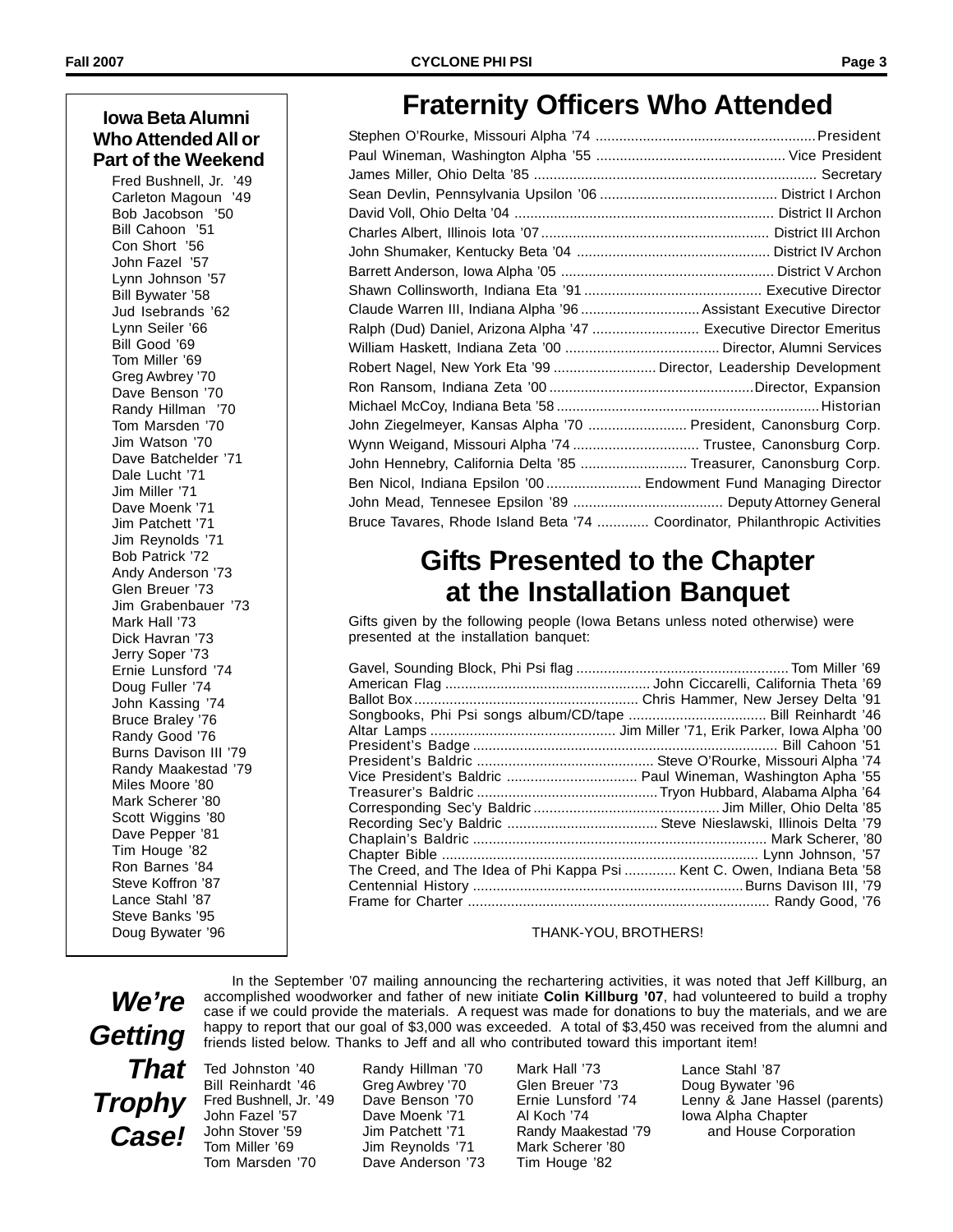

# **Meet Our New Phi Psis!**

**Initiated October 27, 2007**

| 1324 | Ryan Benjamin Biller Leawood, KS            |  |
|------|---------------------------------------------|--|
| 1325 | Christopher Steven Rada  Muscatine, IA      |  |
| 1326 | Bryan David Hoag  Muscatine, IA             |  |
| 1327 | Patrick Joseph Pannkuk  Fort Dodge, IA      |  |
| 1328 | Umang Jagdish Patel  Muscatine, IA          |  |
| 1329 | Dustin George Collicott  Hedrick, IA        |  |
| 1330 | Timothy Michael Hassel  North Platte, NE    |  |
| 1331 |                                             |  |
| 1332 | Nicholas William Decker Bellevue, IA        |  |
| 1333 |                                             |  |
| 1334 | Nathan Daniel Taylor  Red Oak, IA           |  |
| 1335 | Bryan Visonnavong  West Des Moines, IA      |  |
| 1336 |                                             |  |
| 1337 | Peter Matthew Anderson  West Des Moines, IA |  |
| 1338 | Karl John Hafencher  Park Ridge, IL         |  |
| 1339 |                                             |  |
| 1340 |                                             |  |
|      |                                             |  |

| 1341 |                                            |  |
|------|--------------------------------------------|--|
| 1342 | Caleb Michael Carroll  Creston, IA         |  |
| 1343 |                                            |  |
| 1344 | Jacob Michael Willett  Cedar Falls, IA     |  |
| 1345 | Collin Jacob Kilburg  Bellevue, IA         |  |
| 1346 |                                            |  |
| 1347 |                                            |  |
| 1348 | Austin James Creswell  Cedar Falls, IA     |  |
| 1349 | Andrey Sergey Golovan  West Des Moines, IA |  |
| 1350 | Nicholas Glen Juelsgaard Windsor, CO       |  |
| 1351 | David Alan Markman  Eden Prairie, MN       |  |
| 1352 | Tristan Stearns Taber  Bangor, ME          |  |
| 1353 |                                            |  |
| 1354 | Kyle Michael Messerschmidt  Des Moines, IA |  |
| 1355 | Nolan Andrew Vallier Council Bluffs, IA    |  |
| 1356 |                                            |  |
|      |                                            |  |

## **You Can Help Our Chapter Thrive**

Our chapter is looking forward to recruiting a large and promising pledge class next fall. The influx of quality new men each year is the lifeblood of every chapter, and with this in mind, we seek the aid of our alumni in securing names of rush prospects.

It is almost essential, under the present rushing conditions, that we learn the names of our prospective pledges early enough in the spring or summer to permit us to meet them before they arrive on campus.

If you do not know of a man at present, your friends, business acquaintances, neighbors, and local high schools can provide you with the names of men entering the university. During high school graduation time, your local newspapers may provide several names of outstanding students.

As soon as you get enough information, please communicate that to me at your earliest convenience. With your help, Phi Kappa Psi will continue its strong and supportive role on the Iowa State campus. I look forward to hearing from you.

> Morgan Janes '07, Rush Chair % Phi Kappa Psi Fraternity 316 Lynn Avenue, Ames, Iowa 50014 mjanes@iastate.edu 402-657-3190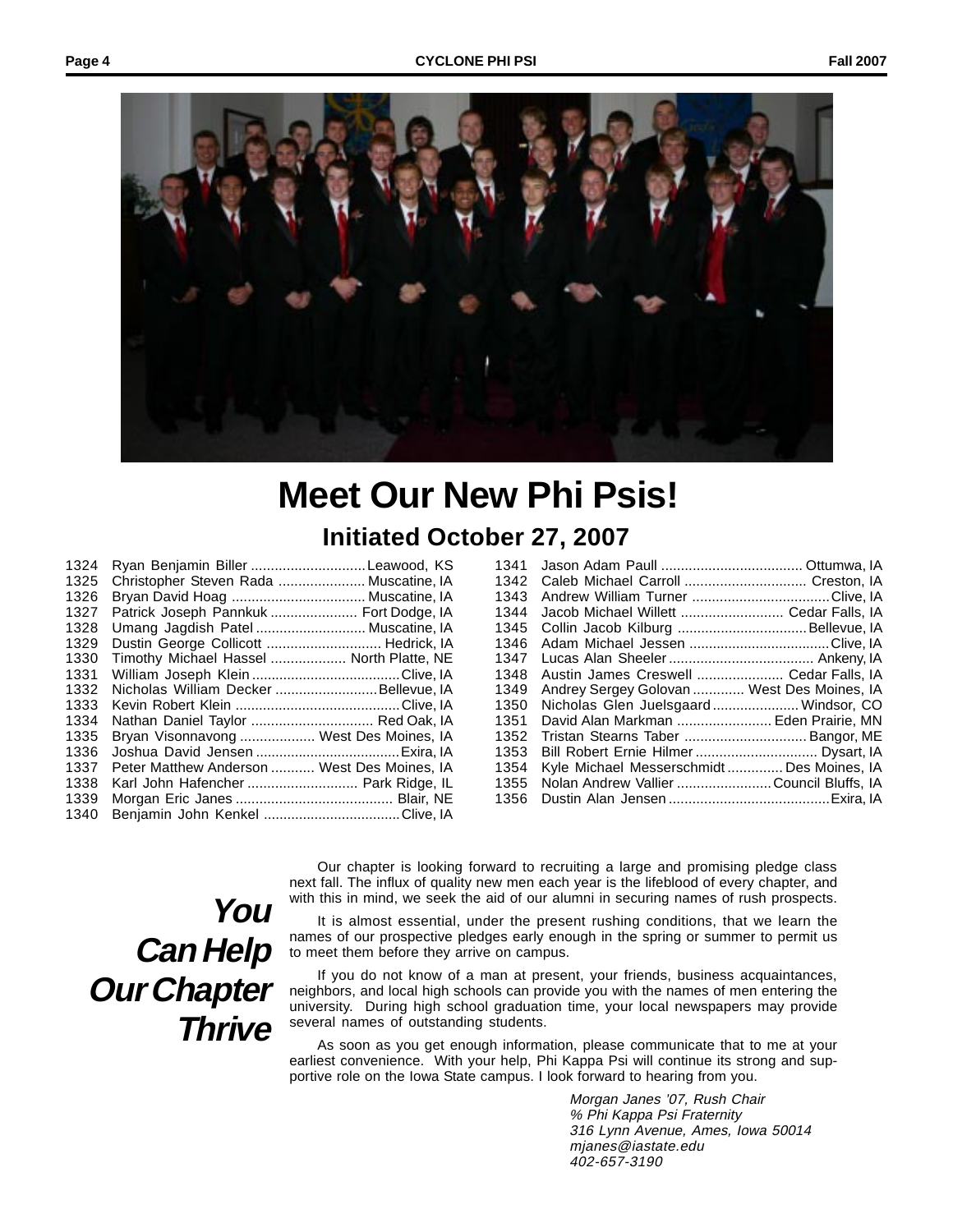$\overline{\Phi}$ 

Κ

Ψ

**Everyone who attended the Installation Ceremony can be found in these pictures!**

## **Chapter Receives \$7,500 Iowa DNR Grant**

On Friday, October 26, during the rechartering weekend, Iowa Beta hosted a ribbon-cutting ceremony at the house at 2 p.m. The event showcased several recently completed exterior site improvements designed as sustainable urban water resource management measures.

The project was funded in part by a \$7,500 Iowa Department of Natural Resources (IDNR) "Improved Iowa Urban Stormwater Control Practices" grant, and incorporated several urban water best management practices.

The sustainable site measures are part of the larger renovation project, the first phases of which were completed in 2006. A primary goal of the Corporation Board is that the restoration of our historical chapter house, originally constructed in 1921, provides the highest quality living and educational environment. With this goal in mind, the restoration of both the house and grounds have been conducted in accordance with Leadership in Energy and Environmental Design (LEED) design and construction criteria developed by the US Green Building Council (USGBC).

LEED provides a complete framework for the assessment of building and site performance and meeting sustainability goals. Based on well-founded scientific standards, LEED emphasizes state-of-the-art strategies for sustainable site development, water savings, energy efficiency, materials selection, and indoor environmental quality.

The exterior improvements, designed by Iowa Beta alumni from Conservation Design Forum, Inc., Elmhurst, Illinois, and Perennial Gardens, located in Ankeny, were designed in accordance with LEED "Sustainable Sites" criteria. The recently completed exterior improvements include the expansion of a



**House Corporation Board President Jim Patchett '71 (left) and Iowa DNR officers ready to cut the ribbon on Installation Weekend.**

rain garden that was originally constructed in the fall of 2006, the construction a new patio and walkway with a modular porous pavement system, and the construction of a new sand volleyball court that was underlain with an 18-24 inch granular rock sub-base, effectively creating a dry well. The rainwater management measures are interconnected by a series of perforated pipes, in an effort to increase opportunities for infiltration and water quality enhancement. This area of the site also receives runoff from adjacent properties, including a parking lot. The intent is to effectively reduce runoff and improve water quality from the site as well as the surrounding properties. The Corporation Board is committed to an active community education and outreach program associated with this demonstration project, which will include articles in local papers, tours, signage, and educational programming. A number of university departments plan to bring students to the site, to view the project and evaluate its ongoing performance.

— Jim Patchett '71, jpatchett@cdfinc.com; 630-559-2025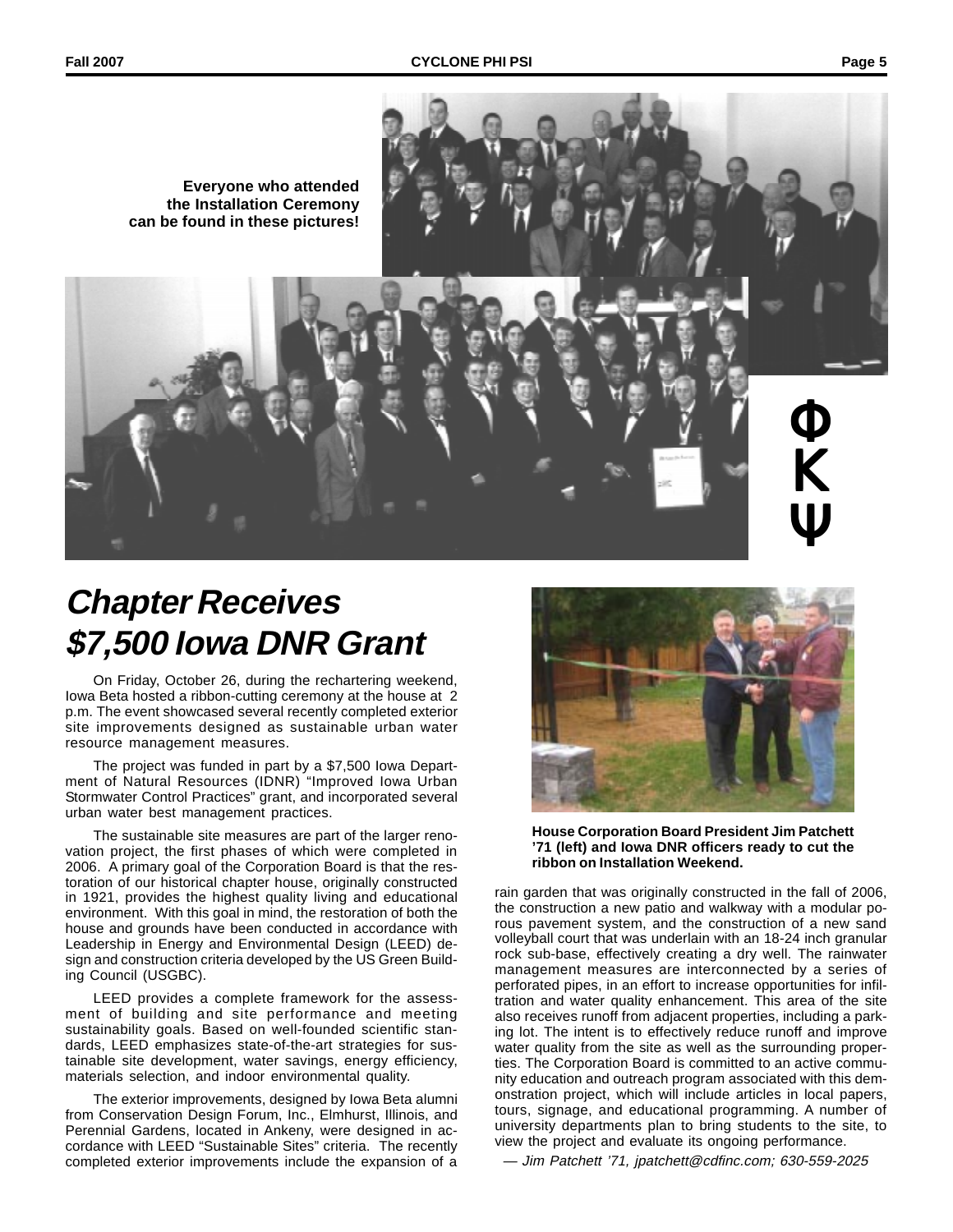

October 26-27 2007

**316 Lynn Avenue was all shined up and ready.**



**Receiving the Charter: Chapter GP Nick Decker (left), Capital Campaign Chairman Bill Good '69, and House Corporation President Jim Patchett '71.**



**Baldrics were presented to chapter GP Nick Decker (center) by (L to R) Mark Scherer '80, SWAG Jim Miller, SWGP Stephen O'Rourke, and SWVGP Paul Wineman.**

**After the banquet, Executive Director Emeritus Ralph D. (Dud) Daniel enjoyed a conversation with House Mom Lindy Good.**

#### **Greetings from the family of Founder William Henry Letterman**

Alumni and undergraduates have worked hard for this day, and I congratulate you on the successful culmination of your labors. My undergraduate Brothers — the oath you swore on your honor today is most likely the first time you have given your word as a man. For the rest of your life, you will be judged on the value of your word and the strength and quality of your character. Do your best to live by our values of loyalty, honesty, integrity, consideration, commitment, service, and brotherly love. Your life will be one of great personal satisfaction and fulfillment, and you will bring honor to yourself, your family, your country, your God, and your Brotherhood. There is no greater legacy you can leave.

Again, my congratulations and best wishes. God Bless you, my Brothers, in Phi Kappa Psi.

In the Bond, Gordon R. Letterman, West Virginia Alpha '72

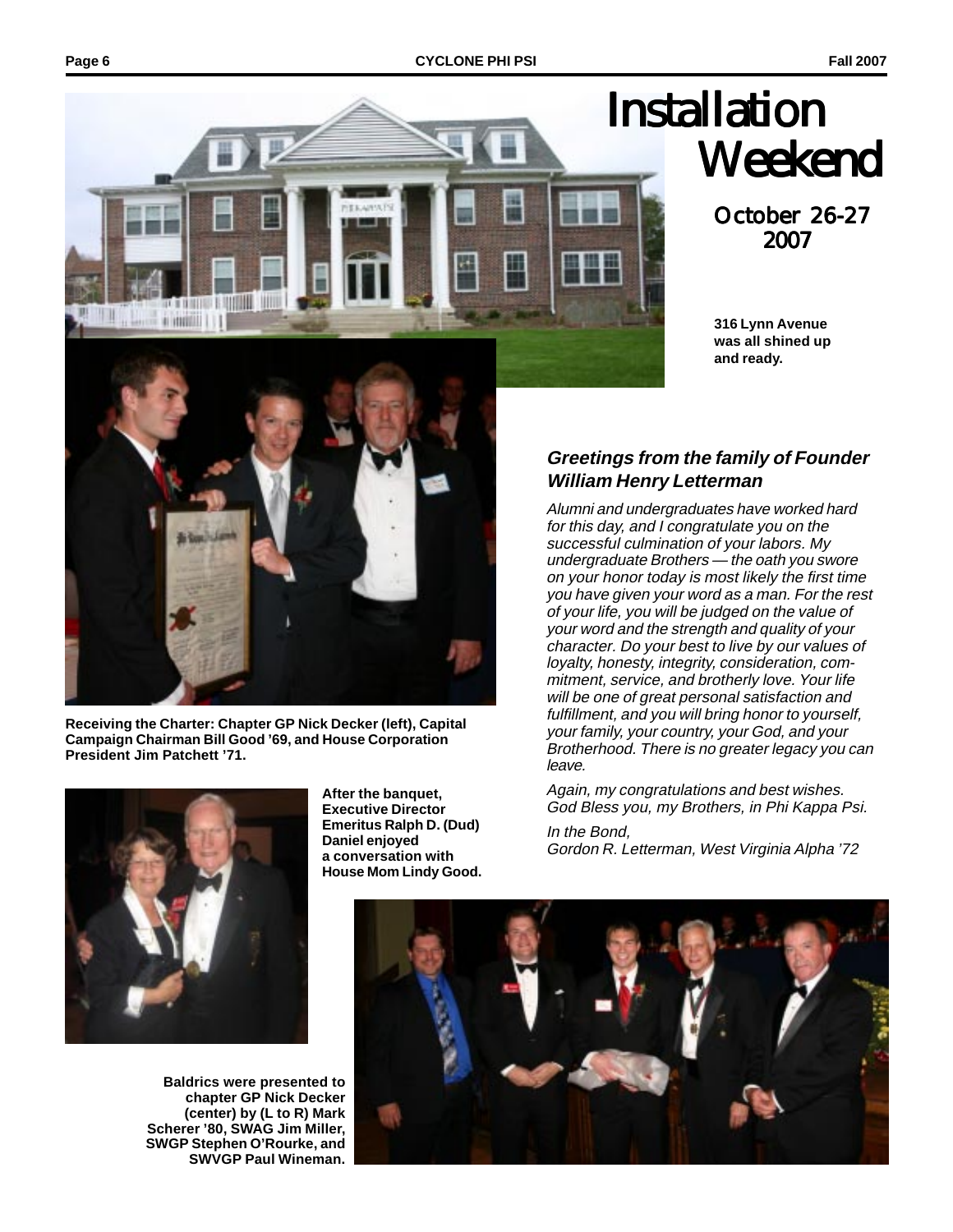# **Installation Weekend More Pictures!**



#### **A note from a parent:**

I wanted to take a minute to thank you for the enjoyable Phi Psi activities this weekend. The banquet ceremony was quite nice and something the young men will remember the rest of their lives. Quite honestly, when our son phoned us a few years back and talked to us about joining a fraternity, we were hesitant, to say the least. Some interactions I had with some fraternity members during my years at Iowa State did not leave me with a positive view of fraternity life. But I think Phi Kappa Psi has been good for our son. We are very proud of the young man he has become, and believe Phi Psi has had a hand in that.

**Pictured above (L-R): New initiates Dustin Collicot, Kevin Klein, Tim Hassel, Joe Klein, and Ryan Biller.**

#### **From another parent:**

I want to tell you how special last weekend was to us. I was glad to have come up for the reception Friday night, and both my wife and I enjoyed the banquet on Saturday. Kind of hard to describe the feelings we had as parents, watching our son with this group of young men and knowing that he has found his place up at ISU. The banquet and program were impressive and touching. We definitely have a great appreciation for all the work and dedication that all of you have put into the rebirth of this fraternity!





**At right: Jim Reynolds '71, Ernie Lunsford '74, and Dave Batchelder '71 helped clean up after the banquet.**

**At left:**

**Terri Miller (wife of Tom), Jim Miller '71, Michelle Miller (daughter of Jim), and Tom Miller '69 had a mini-family reunion at the Saturday night banquet.**

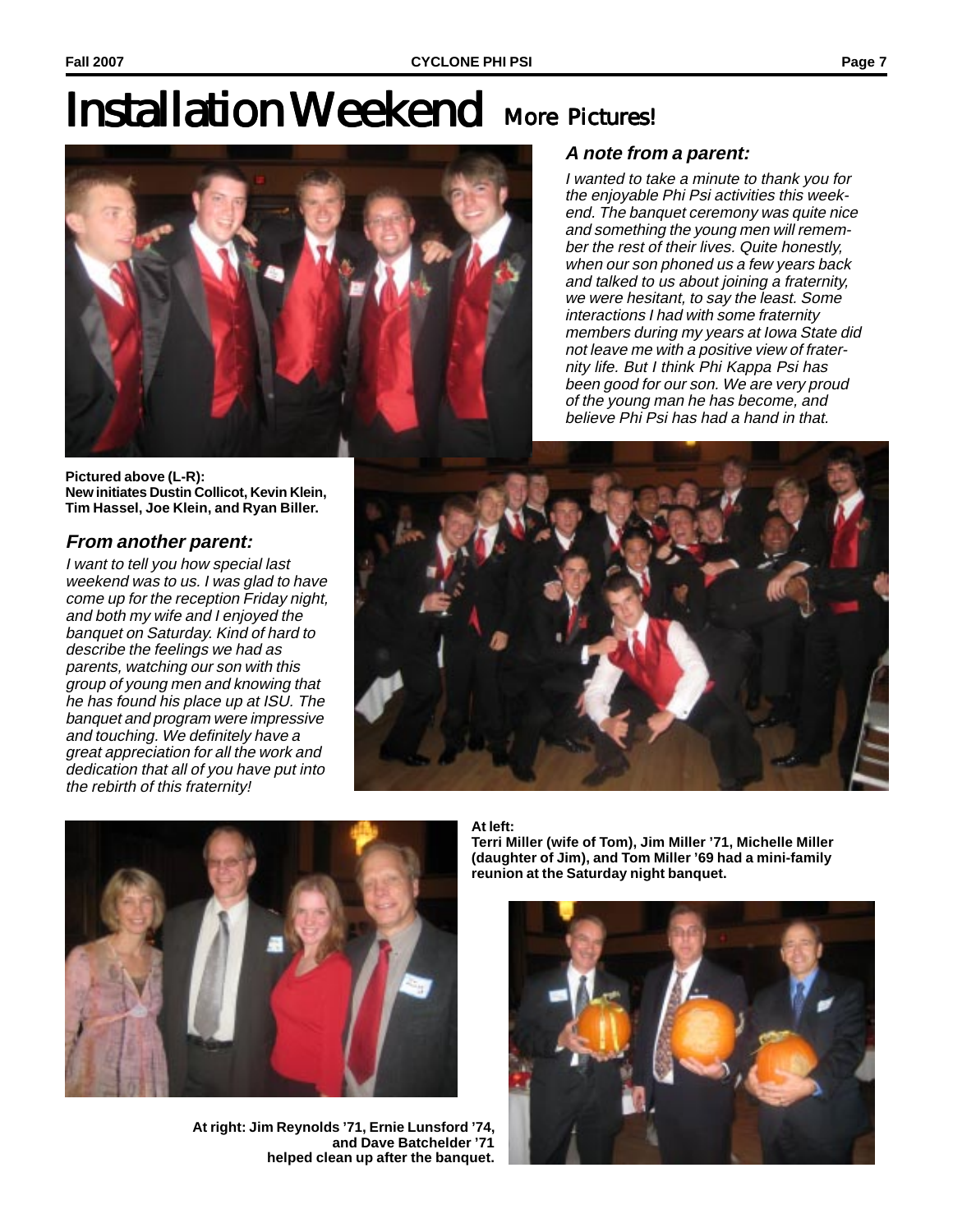## **Chapter Report**

Fall semester 2007 was a huge milestone for Iowa Beta, when we went from calling our organization a colony to again calling it a chapter. It has been a long time coming for many of us, but each and every member felt a strong sense of accomplishment. Many long hours were put into the entire rechartering process, which culminated in a spectacular recharter weekend. But while rechartering was by far our greatest accomplishment this fall, it wasn't our only one.

We focused on two special philanthropic projects which turned out well. The Alpha Chi Omega sorority across the street had a house fire during rush week, and the fire caused a lot of damage. We invited the members of Alpha Chi Omega to use our house to conclude rush week (they loved the air conditioning), and later we organized a barbecue, which we held on our front lawn, and we raised about \$1,300 to help them cover some of their losses.

Our second event was held the morning of the Texas football game. With the University's permission, our members walked the tailgate areas around the stadium picking up large bags of cans — hence, the name "Phi Psi Can Guy" on the shirts we wore that day. In short order, we raised \$700, which we donated to the local Boys and Girls club.

We had a great time at Homecoming this year. We combined with Delta Tau Delta Fraternity and Kappa Kappa Gamma Sorority to build an amazing lawn display in the Delts' front yard. This was the first time our members had had the opportunity to partake in this aspect of Homecoming. We ended up getting second place in lawn display, first place in tournaments, and third place overall.

Fall semester is a great time for social activities. We've always had the best, most usable front yard on campus; now we also have the best volleyball court on campus. The volleyball court area (old pool) was totally reconstructed this fall and it looks great. So we did our best to socialize outside whenever the weather permitted. We concluded fall semester with a Thanksgiving party with Sigma Kappa Sorority, complete with a turkey feast and Phi Psis dressed as pilgrims and Indians.

We have continued our tradition of having dinner guests for our formal meals on Monday nights. Here are the distinguished guests who joined us in the fall semester:

Marc Harding (ISU director of admissions);

Jeff Johnson (president of the ISU Alumni Association) and his wife, Peggy;

Karen and Eric Hoiberg (Eric is a Phi Psi from Nebraska who recently retired from ISU, where he served as a sociology professor, as associate dean of agriculture, and as interim associate provost. The Hoibergs' son, Fred, was an All-American basketball player at Iowa State who played several years in the NBA.);

Craig Anderson (Distinguished Professor in Psychology, a Phi Psi from Butler who is our faculty advisor)

**Lynn Seiler '66,** (one of our own who serves as associate director of facilities planning and management at ISU);

Stewart Burger (coordinator of special events for the president at the Knoll, who gave us a business etiquette presentation while we ate dinner);

Neil Harl (Distinguished Professor in Agriculture and one of the more widely known Iowa State professors. Neil is the father of **Brent Harl '75**.)

It was a memorable semester, and we enjoyed meeting all the alumni who were able to visit the house. If you're in the area, please stop in to say hello! - Pat Pannkuk '07



**When the Alpha Chi Omega sorority house across the street suffered extensive damage from a fire during rush week, Iowa Beta Chapter invited Alpha Chi Omega members to conclude their rush events at 316 Lynn Avenue. They enjoyed the air conditioning! Later, Iowa Beta Phi Psis held a barbecue on the front lawn and raised about \$1,300 to help Alpha Chi Omega cover some repairs to the sorority house.**



**Phi Psi brothers joined their Boys and Girls Club buddies for the presentation of a check for \$700 to the local Boys and Girls Club. Iowa Beta Chapter raised the money by picking up large bags of beverage cans in the tailgate areas around the Iowa State football stadium on the day of the Texas game.**



**In the center of this group of collegiate Phi Psis are Craig Anderson, Iowa Beta's faculty advisor; and Peggy and Jeff Johnson, president of the ISU Alumni Association.**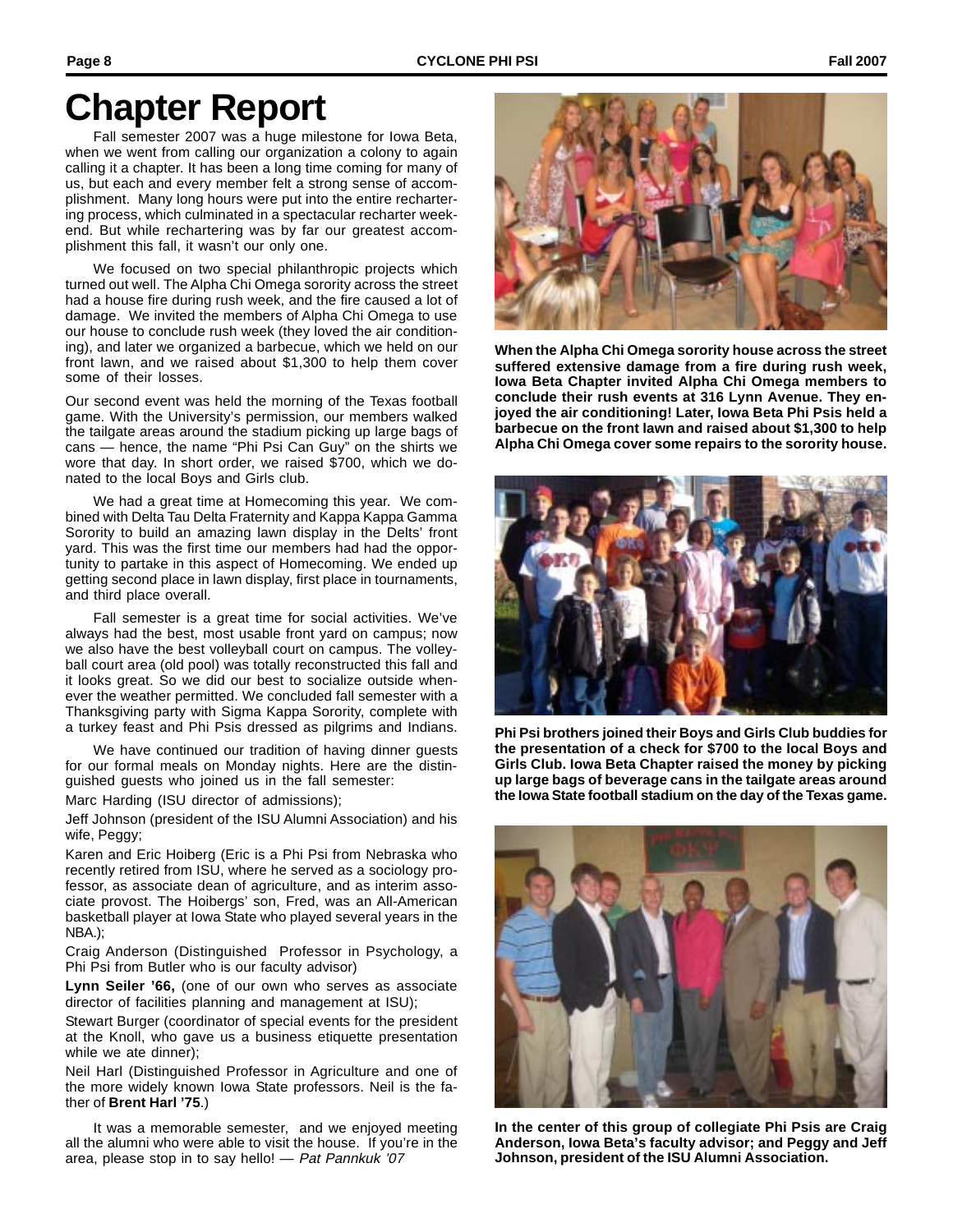## **Capital Campaign Update**

"We cannot do everything at once, but we can do something at once." — Calvin Coolidge

No one accomplishes anything of importance without the help of others. How true that has been with restarting Iowa Beta. Yes, the undergraduates have been primarily responsible for making this happen, but they could not have done it without the financial support of many alumni. At a college like Iowa State, where all of the successful Greek chapters have nice houses, restarting our chapter without a decent chapter house for our students to live in would have been almost impossible. And when we started this comeback, our chapter house was in awful condition. Even during a period of easy credit, banks were not willing to finance the necessary renovations secured only by the value of the property and the hope of student revenues. Without substantial alumni contributions, the job would not have been accomplished.

To date, we have received alumni contributions/pledges of over \$750,000 and alumni low-interest loans of \$662,000. This kind of support is remarkable, given that we began with little more than a vision.

Listed on the page insert are the names of all alumni and friends who have pledged or made cash or stock contributions to either the House Corporation (including those made through the alumni newsletter program) or the Iowa Beta Campaign Fund at the Fraternity's Endowment Fund since February 2004, when the comeback effort began in earnest, through November 2007. When the Campaign is concluded, all those who have contributed \$1000 or more will have their names inscribed on a plaque which will be prominently displayed in the chapter house. The plaque will recognize levels of giving:

| Our Strong Band                          | $$1,000 +$   |
|------------------------------------------|--------------|
| 316 Lynn Avenue Club                     | $$3,160 +$   |
| Amici Circle                             | $$10,000 +$  |
| Cardinal Red & Hunter Green Society      | $$25,000 +$  |
| 1913 Trust                               | $$50,000 +$  |
| The Shield Society                       | $$100,000 +$ |
| Noble Fraternity Bond                    | $$150,000 +$ |
| <b>Fayette Clifton Barney Associates</b> | $$250,000 +$ |
| <b>Founders Circle</b>                   | $$500,000 +$ |

To date, we have been able to completely renovate the bottom three floors and the old pool area to the south (see DNR Grant article, p. 5). But our chapter house property is too large to support itself long-term with student revenues from just the second floor. Without the third floor completed, not only will we not be able to accommodate students who want to live in, but we will not have the student revenues to (i) start an aggressive maintenance program to keep the house in mint condition, (ii) develop sinking funds for furnishings replacement, (iii) begin paying down the alumni loans, or (iv) employ a housemother when the time comes when the only housemother on campus who works for free (our housemother, Mom Lindy) is no longer able to do so. The estimated cost of completing the third floor is \$150,000, and we would like to be able to do the work this summer. This is a realistic goal if everyone contributes at a level appropriate to his current circumstances and his feeling for the Phi Psi experience. The Campaign period, originally scheduled to end in 2008, is being extended to December 31, 2009, to accommodate new contributors who wish to spread out their gifts a bit. But please give us your intentions by March 15, 2008, so that plans can be made.

"Nobody makes a greater mistake than he who did nothing because he could only do a little." — Edmund Burke

### **Obituaries**

**Charles J. Raffensperger, '48-471,** of Omaha, Nebraska, died September 7, 2007, at age 80. During his 31-year career with Northwestern Bell, he supervised the engineering and construction of telephone cables connecting towns in Nebraska and South Dakota. After he retired in 1981, he devoted himself to volunteer and nonprofit work. In 1982, brother Raffensperger was appointed vice president of the Hastings College Foundation. In 1986, he took charge of the Nebraska Food Bank. He helped the organization raise \$6 million, and distribute four million pounds of food per year. In the 1990s, he served as executive director of the Durham Western Heritage Museum, leading a \$22 million fundraising campaign to renovate the old Union Station in Omaha for the museum's expansion. During this period, he also worked for the Heritage-Joslyn Foundation (now Heritage Services), managing construction on an addition to the Joslyn Art Museum, and on the Strategic Air and Space Museum. His nonprofit work was cut short three years ago, when he was injured by falling concrete while driving a Red Cross van past the Blair landfill. "He enjoyed people and doing things to help people," said Barbara, his wife of 59 years. "He was a natural-born leader. People hired him because he could get the job done. At Western Heritage, he came in under budget. He was known for planning things tightly. He wanted to do things that were helpful. I think he was proud of the things he had done in the community." In addition to his wife, Charles is survived by two sons, **Ronald Raffensperger ['70-890]** and Dennis Raffensperger; a daughter, Dee Solberg; and five grandchildren.

**Robert W. Brandt, '59-711,** of Glen Ellyn, Illinois, passed away on March 30, 2007, according to his wife, Kilby Brandt.

**Cory D. Walton, '96-1306,** died October 2, 2006. His father, Duane Walton, wrote: "Cory really enjoyed his time at the Phi Psi house in Ames. Many from the chapter came for the wake, and it was appreciated by the family. I hope the chapter does well. Cory would be proud. He is missed every day."

### **Cyclo-grams**

**Clark A. Sweetser, '42-324,** a retired architect, receives mail at 8802 Gatwick Dr., Knoxville, TN 37922-6024. He is active in RV groups, including Good Sam, Escapees, and Free Roaders, and writes: "I take my Pace Arrow motor home to rallies each month. I leave Tennessee after Christmas for a Florida campground for four or five months. I live in a basement apartment at my daughter's home. I go to the YMCA five times a week, and do a lot of babysitting: all the great-grandkids live here." Clark's wife, Lola, is deceased. He has two sons, Allan (60) and Robbie (54); two daughters, Janice (57) and Sharon (47); six grandchildren, and seven great-grandchildren. Call his cell phone number, 865-223-9914, or send email to clark3079@aol.com.

**Stanley F. Haynes, '46-427,** and his wife, Alice, live at 943 4th St. SE, Mason City, IA 50401, and their phone number is 641-423-3425.

**Raymond L. Shubat, '50-536,** reports a change of address. He now takes his mail at 5233 Broken Arrow Dr., Kissimmee, FL 34746. His new telephone/fax number is 407-390-8448, and his e-mail address is rshubat@earthlink.net.

**William J. McEniry, '55-652,** received the 2007 American Veterinary Medical Association (AVMA) Award, which recognizes distinguished contributions to the advancement of veterinary medical organizations. He owns a mixed animal practice in Ashton, Illinois, and he has had a strong interest in organized veterinary medicine for more than 40 years. Brother McEniry